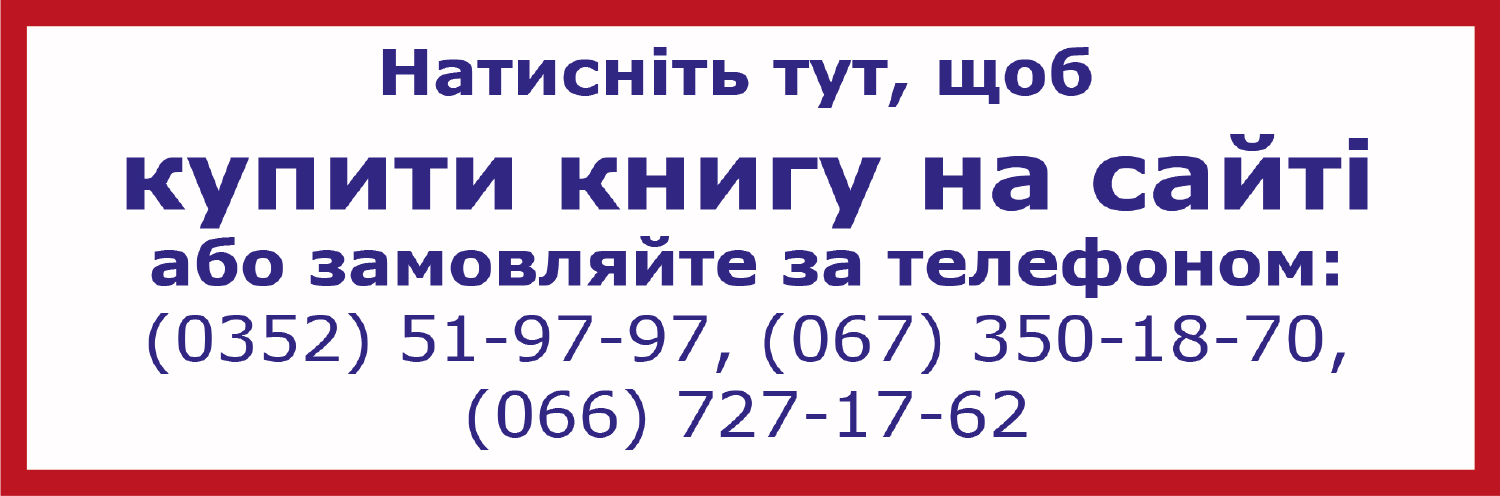## Встав на місці пропусків потрібні літери алфавіту.

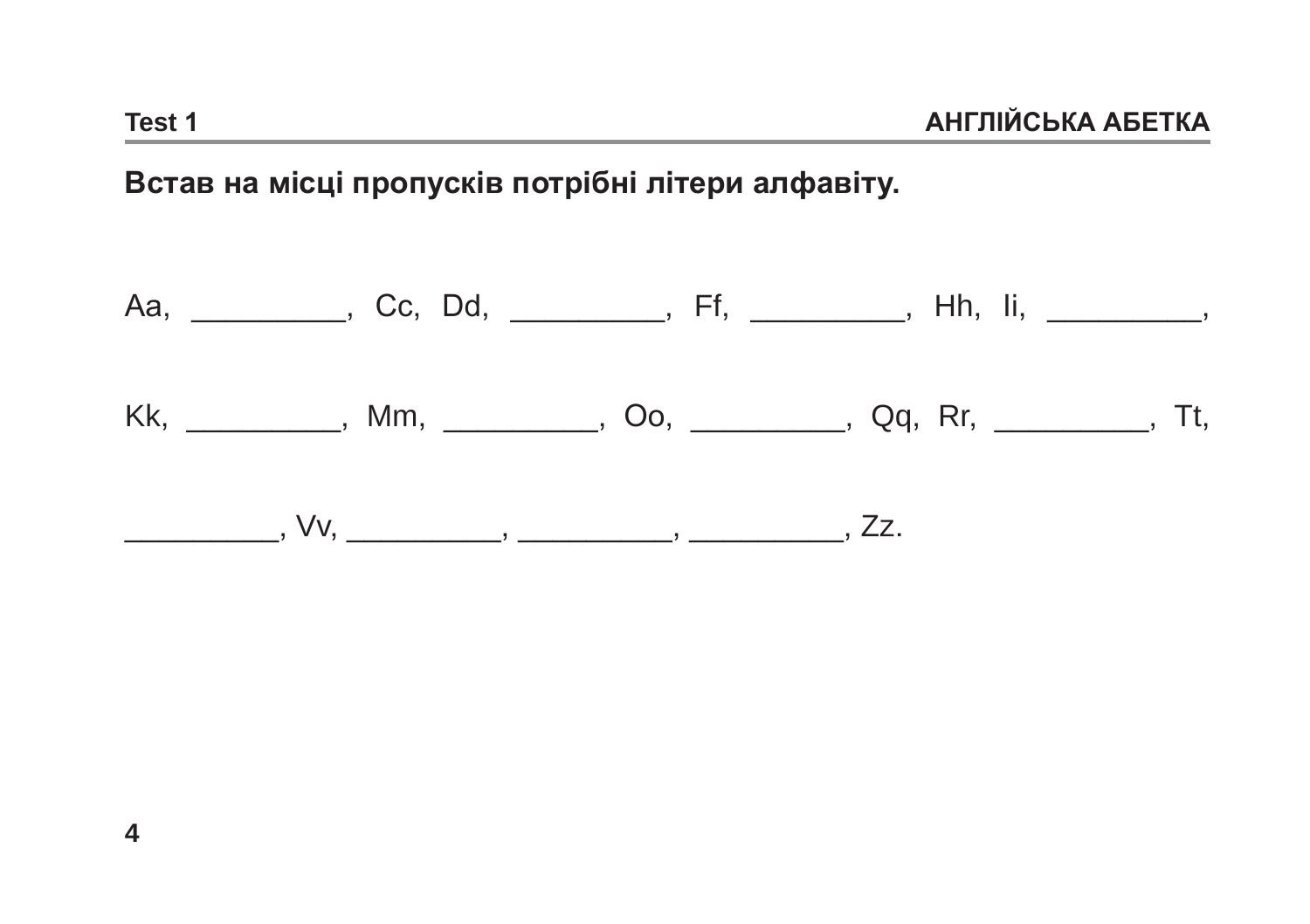## Впиши пропущені літери алфавіту.

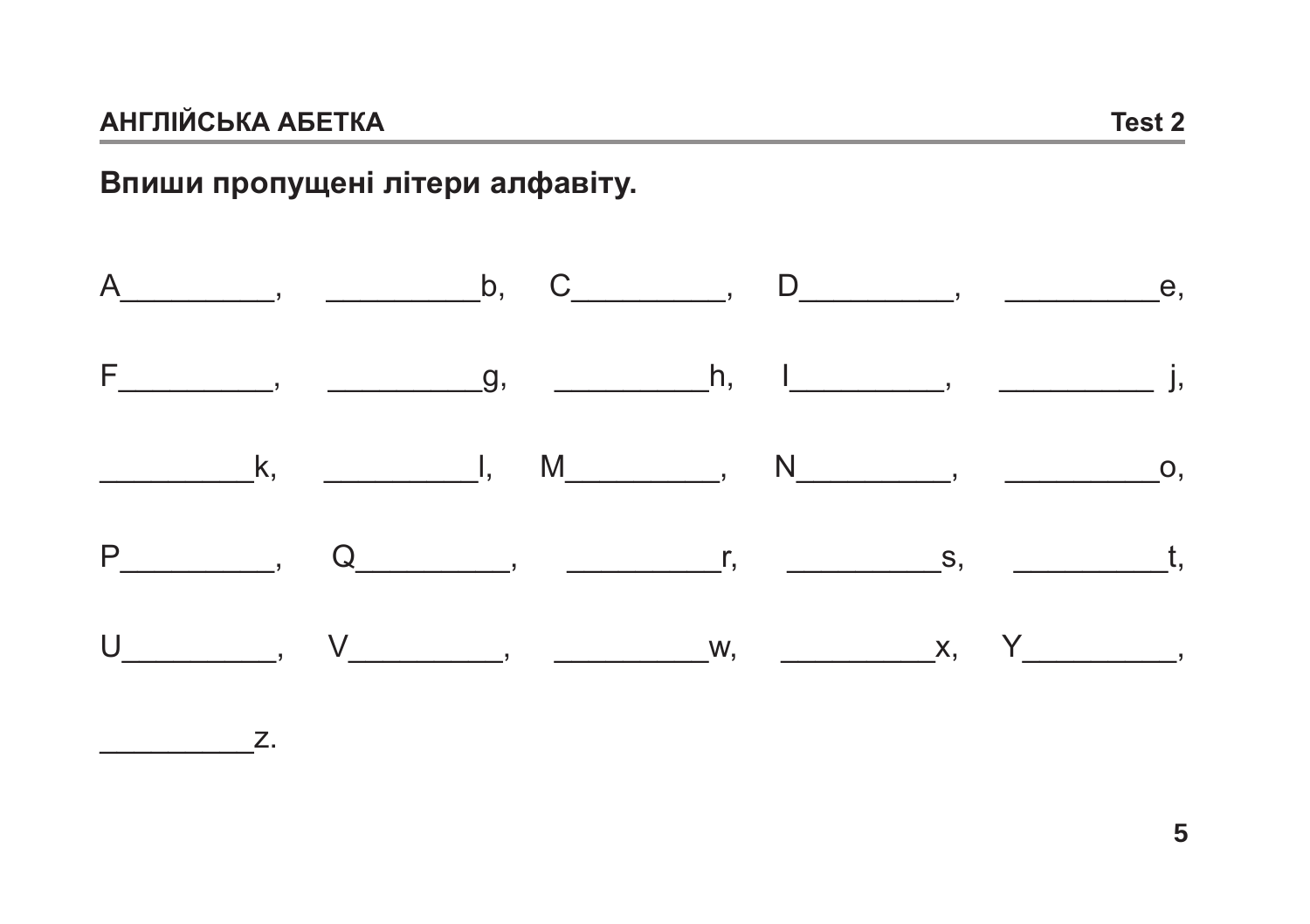# Запиши дні тижня у потрібному порядку.

| Tuesday  | Friday    |  | Monday | Saturday |
|----------|-----------|--|--------|----------|
| Thursday | Wednesday |  |        | Sunday   |
|          |           |  |        |          |
|          |           |  |        |          |
|          |           |  |        |          |
|          |           |  |        |          |
|          |           |  |        |          |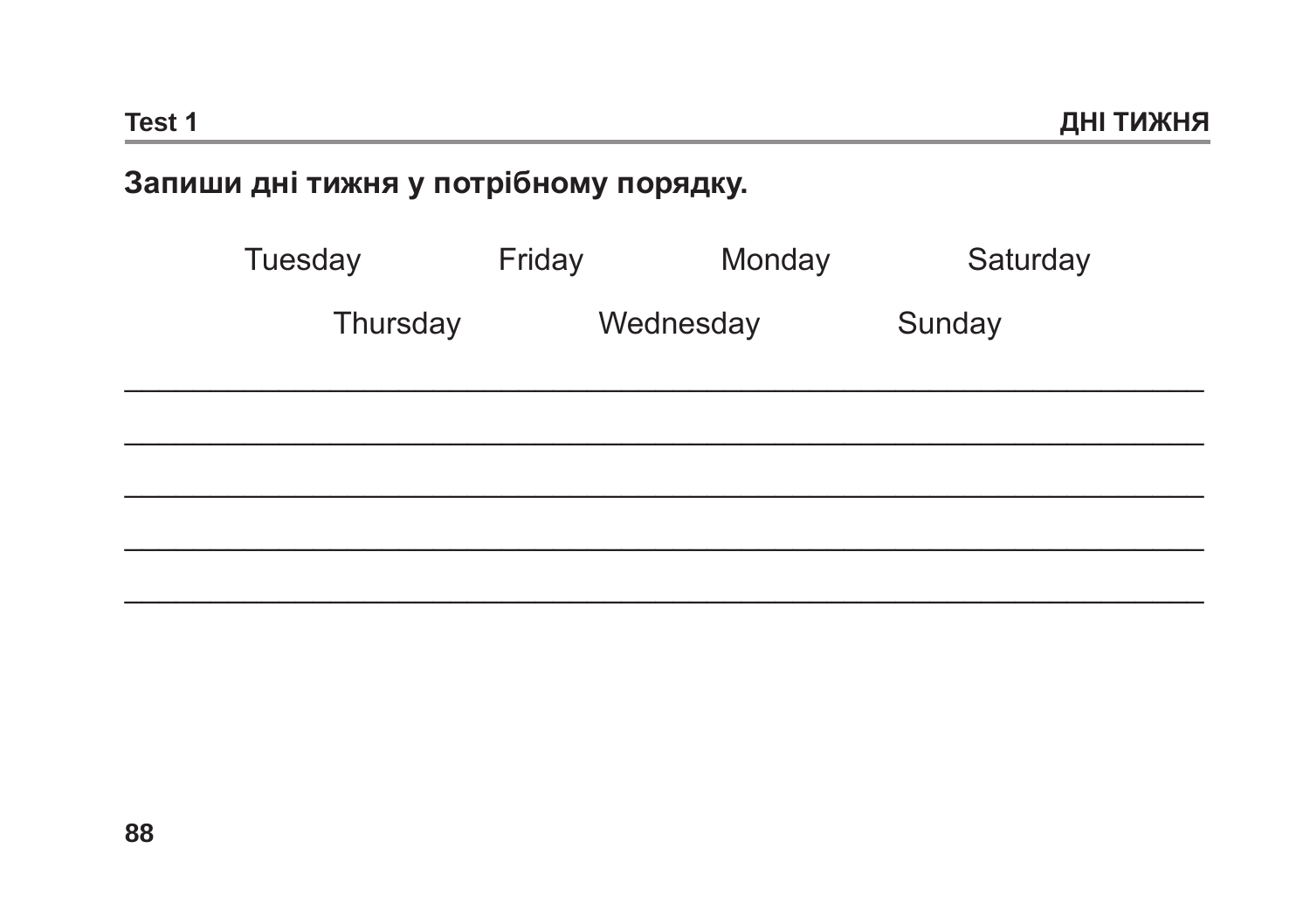## Переклади речення на українську мову.

| 2) We don't have Sport on Friday. 2010 11:00:00 Media and the Sport on Friday. |
|--------------------------------------------------------------------------------|
|                                                                                |
|                                                                                |
|                                                                                |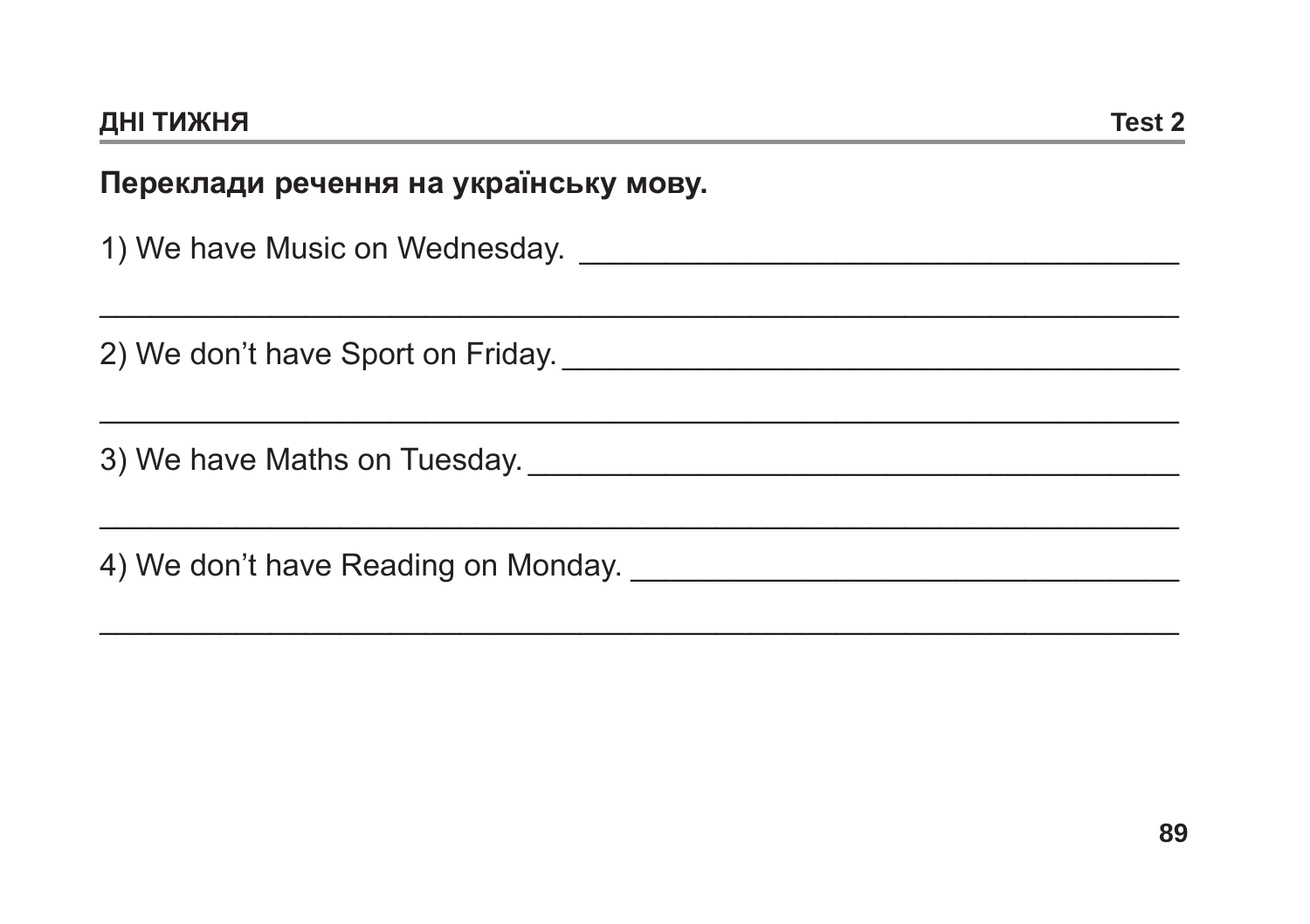#### **З'єднай за змістом словосполучення з правої та лівої колонок.**

In winter the sun shines,  $\sim$  but I don't like her.

Nina is a good pupil,  $\sim$  but it is cold.

Some parrots can speak, but her sister doesn't.

My little brother doesn't but my parrot can't. study at school,

She likes to wear jeans, but I do.